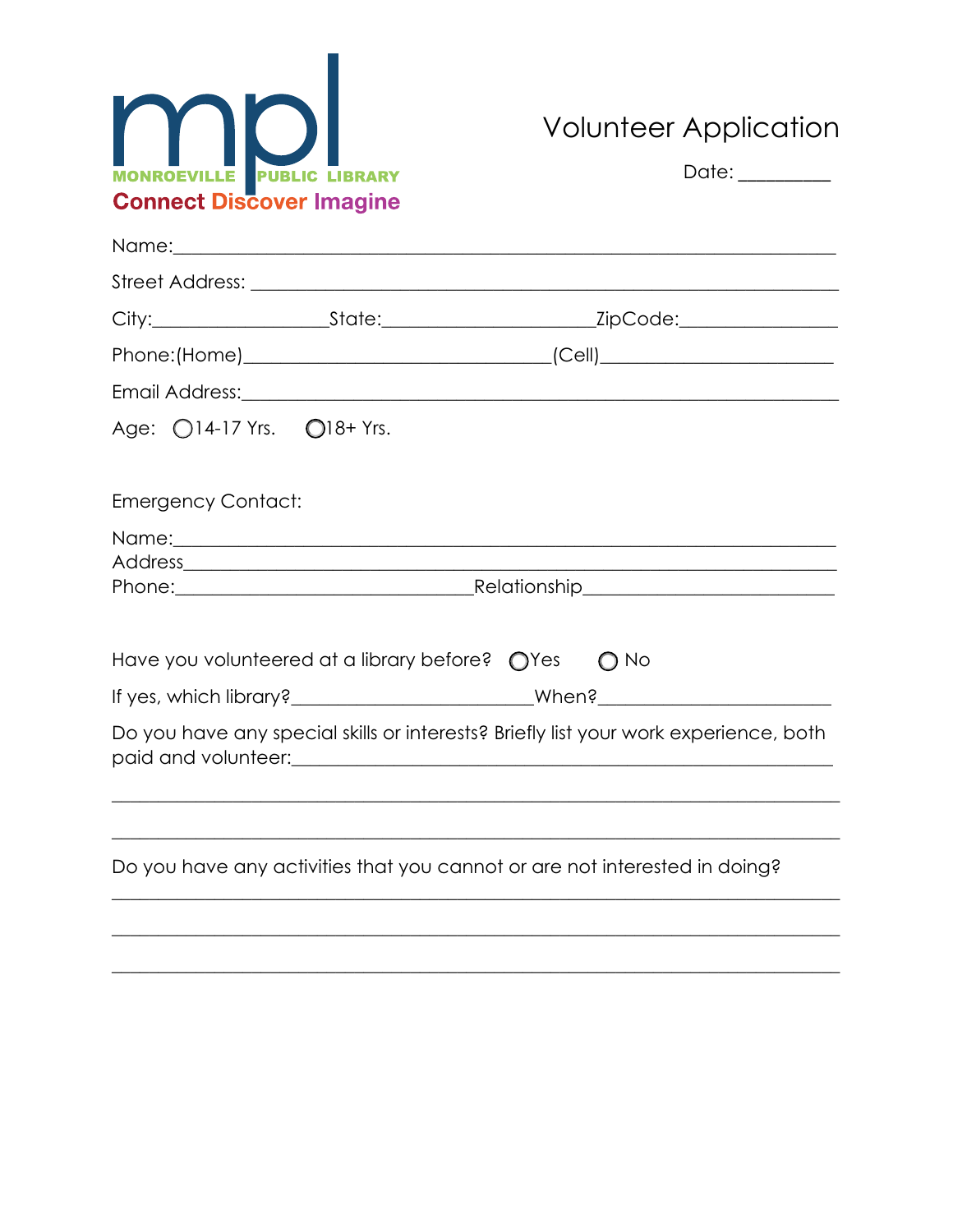# **Check all categories that interest you:**

### **Adult Services Department**

- ◯ Shelving & Shelf Reading
- o Morning Prep Assistance
- o Dusting & Cleaning
- o Website Assistant
- ◯ Book Nook Sorting & Shelf Cleaning
- o Printing and Basic Computer Assistance
- ◯ Set Up, Take Down, Help with Programs

## **Children's Department**

- ◯ Shelving & Shelf Reading
- o Morning Prep Assistance
- o Dusting & Cleaning
- O Website Assistant
- ◯ Set Up, Take Down, Help with Programs
- O Put together Take & Make Craft Kits

### **Maker Space Assistance**

- $\bigcirc$  Maker Space Monitors (train on and assist users with technology)
- o Gadget Classes (helping with ipads, phones, etc)

## **Special Assistance**

- ◯ Special Events (Funfest, Book Sale, etc)
- ◯ Social Media Assistance
- o Gardening (seasonal outdoor care)
- o Fund-Raising Assistance
- ◯ Book Bundles (Home Delivery)
- o Distribute PR Materials
- **C** Community Deposit Collections
- o Gallery Assistants
- $\bigcirc$  Cookie Bakers (for special events)
- o Monitor & Mentor After School Program
- ◯ Special One-Time Projects

What days are you available to work? Check all that apply.

|               | Monday | Tuesday | Wednesday | Thursday | Friday | Saturday |
|---------------|--------|---------|-----------|----------|--------|----------|
| Early Morning |        |         |           |          |        |          |
| Morning       |        |         |           |          |        |          |
| Mid-Day       |        |         |           |          |        |          |
| Afternoon     |        |         |           |          |        |          |
| Evening       |        |         |           |          |        |          |

 $\bigcirc$  I am only interested in projects I can do from home

 $\bigcirc$  I only want to work on special projects and events.

 $\bigcirc$  I want to help with programs and can be available depending on when those programs are happening